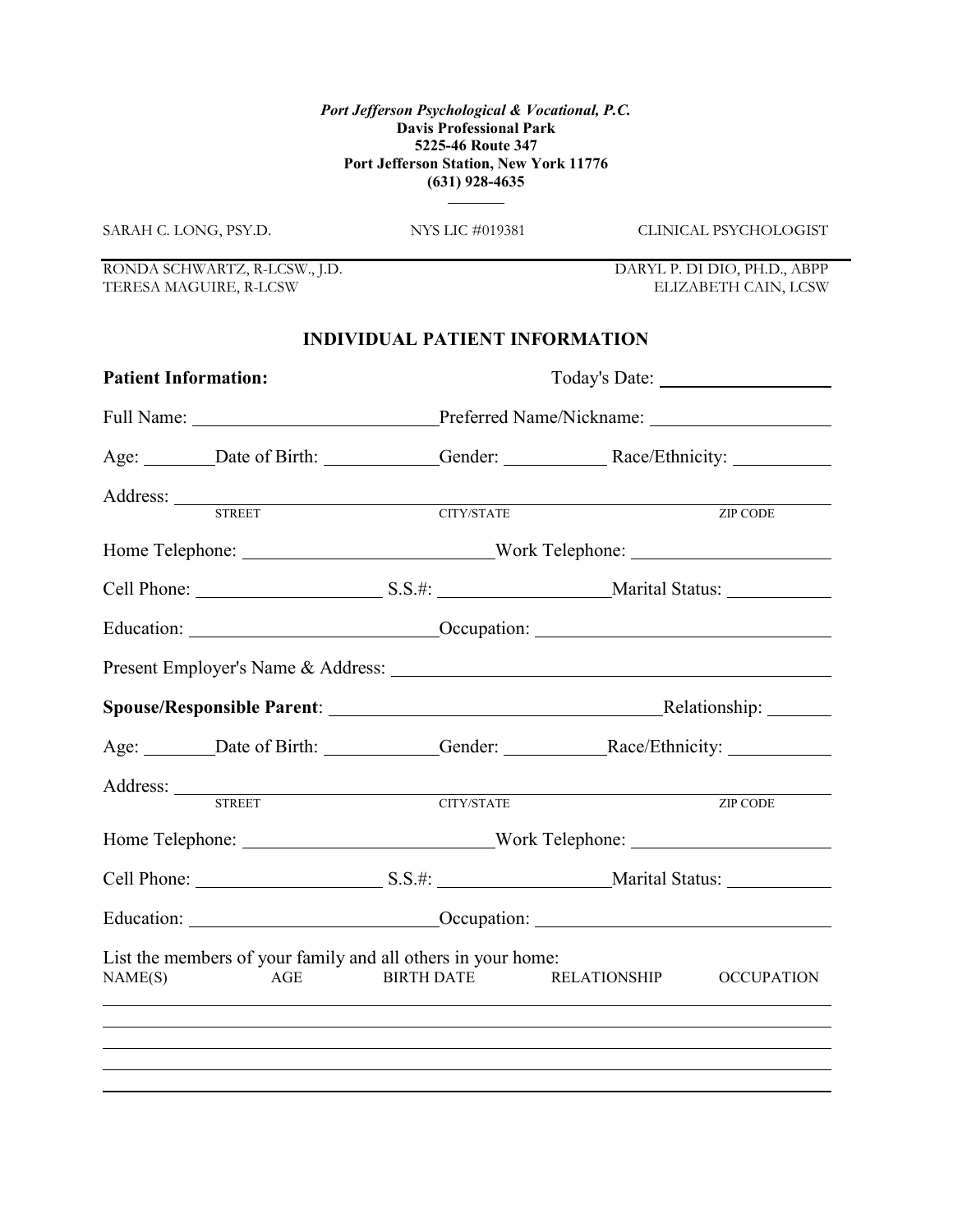|                            |  | Home #: _____________________Work #: ___________________Cell Phone: ________________________________ |  |  |
|----------------------------|--|------------------------------------------------------------------------------------------------------|--|--|
| <b>MEDICAL INFORMATION</b> |  | Who suggested you contact us?                                                                        |  |  |
|                            |  | Briefly describe your reason for seeking treatment: ____________________________                     |  |  |
|                            |  |                                                                                                      |  |  |
|                            |  |                                                                                                      |  |  |
|                            |  | List any health problems for which you currently receive treatment:                                  |  |  |
|                            |  |                                                                                                      |  |  |
|                            |  |                                                                                                      |  |  |
|                            |  | List any medications you are currently taking: _________________________________                     |  |  |

Have you ever received psychological or psychiatric help or counseling of any kind before? If yes, please explain:

Please circle any of the following problems which pertain to you:

| <b>NERVOUSNESS</b>    | <b>DEPRESSION</b>    | <b>MAKING DECISIONS</b>     | <b>DIVORCE</b>    |
|-----------------------|----------------------|-----------------------------|-------------------|
| <b>CAREER CHOICES</b> | <b>TIREDNESS</b>     | <b>INFERIORITY FEELINGS</b> | <b>FRIENDS</b>    |
| <b>FINANCES</b>       | <b>DRUG USE</b>      | <b>HEALTH PROBLEMS</b>      | <b>SLEEP</b>      |
| <b>ANGER</b>          | <b>SELF-CONTROL</b>  | <b>BEING A PARENT</b>       | <b>HEADACHES</b>  |
| <b>STRESS</b>         | <b>WORK</b>          | <b>BOWEL TROUBLE</b>        | <b>AMBITION</b>   |
| <b>SEPARATION</b>     | <b>LEGAL MATTERS</b> | <b>SUICIDAL THOUGHTS</b>    | <b>LONELINESS</b> |
| <b>FEARS</b>          | <b>INSOMNIA</b>      | <b>SOCIAL DIFICULTY</b>     | <b>ENERGY</b>     |
| <b>ALCOHOL USE</b>    | <b>CONCENTRATION</b> | <b>EDUCATION</b>            | <b>MARRIAGE</b>   |
| <b>UNHAPPINESS</b>    | <b>WORRY</b>         | <b>NIGHTMARES</b>           | <b>MEMORY</b>     |
| <b>RELAXATION</b>     | <b>MY THOUGHTS</b>   | <b>SHYNESS</b>              | <b>OTHER</b>      |

Is there anything else you feel we should know?

 $\overline{a}$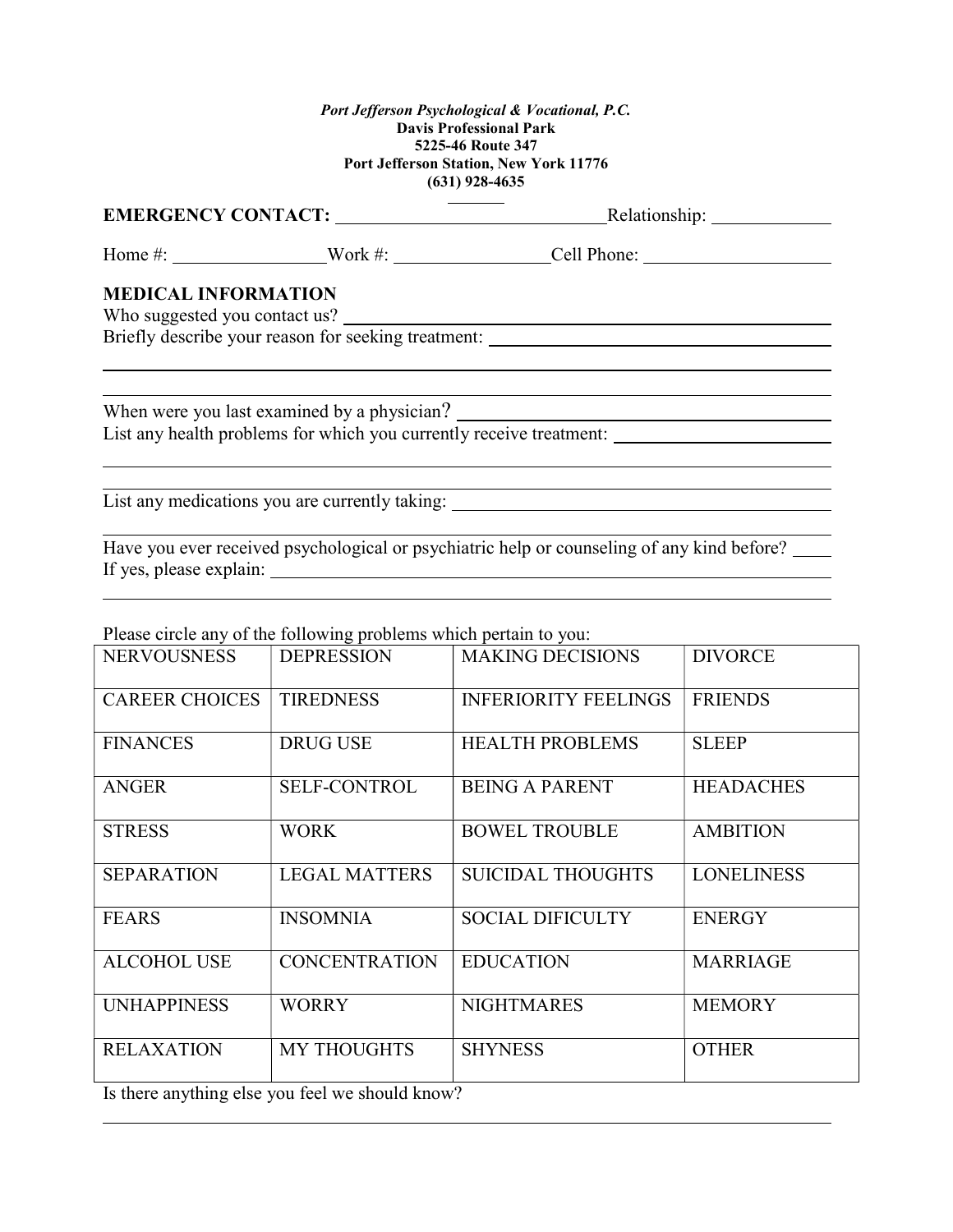#### PLEASE LIST OTHER PROVIDERS YOU SEE

| Your Primary Care Physician        | Your Psychiatrist (if you have one) |
|------------------------------------|-------------------------------------|
| Name:                              | Name:                               |
| Address:                           | Address:                            |
|                                    |                                     |
| Phone #:                           | Phone $#$ :                         |
| Fax #:                             | Fax $#$ :                           |
|                                    |                                     |
| Your Neurologist (if you have one) | Other Provider                      |
| Name:                              | Name:                               |
| Address:                           | Address:                            |
|                                    |                                     |
| Phone #:                           | Phone #:                            |
| Fax $#$ :                          | Fax $#$ :                           |

#### PERMISSION FOR EXCHANGING CONFIDENTIAL INFORMATION WITH OTHER TREATMENT PROVIDERS

This form when completed and signed by you, authorizes your clinician at Port Jefferson Psychological & Vocational, P.C. to obtain and/or release protected information from your clinical record to the treatment providers you designate for the purposes of coordination of care. Coordination of care can provide far more effective treatment. We encourage you to provide permission for this contact.

 $\Box$  Primary Care Physician  $\Box$  Psychiatrist  $\Box$  Neurologist  $\Box$  Dr.

You have the right to revoke this authorization, in writing, at any time by sending such written notification to my office address. However, your revocation will not be effective to the extent that I have taken action in reliance on the authorization.

I understand that my psychologist generally may not condition psychological services upon my signing an authorization unless the psychological services are provided to me for the purpose of creating health information for a third party.

I understand that information used or disclosed pursuant to the authorization may be subject to redisclosure by the recipient of your information and no longer protected by the HIPAA Privacy Rule.

| Signature of Patient/Parent                            | Date                                              |  |  |  |
|--------------------------------------------------------|---------------------------------------------------|--|--|--|
| I DO NOT want my provider to contact my other doctors. |                                                   |  |  |  |
| $\Box$ Primary Care Physician                          | $\Box$ Psychiatrist $\Box$ Neurologist $\Box$ Dr. |  |  |  |
|                                                        |                                                   |  |  |  |

Signature of Patient/Parent Date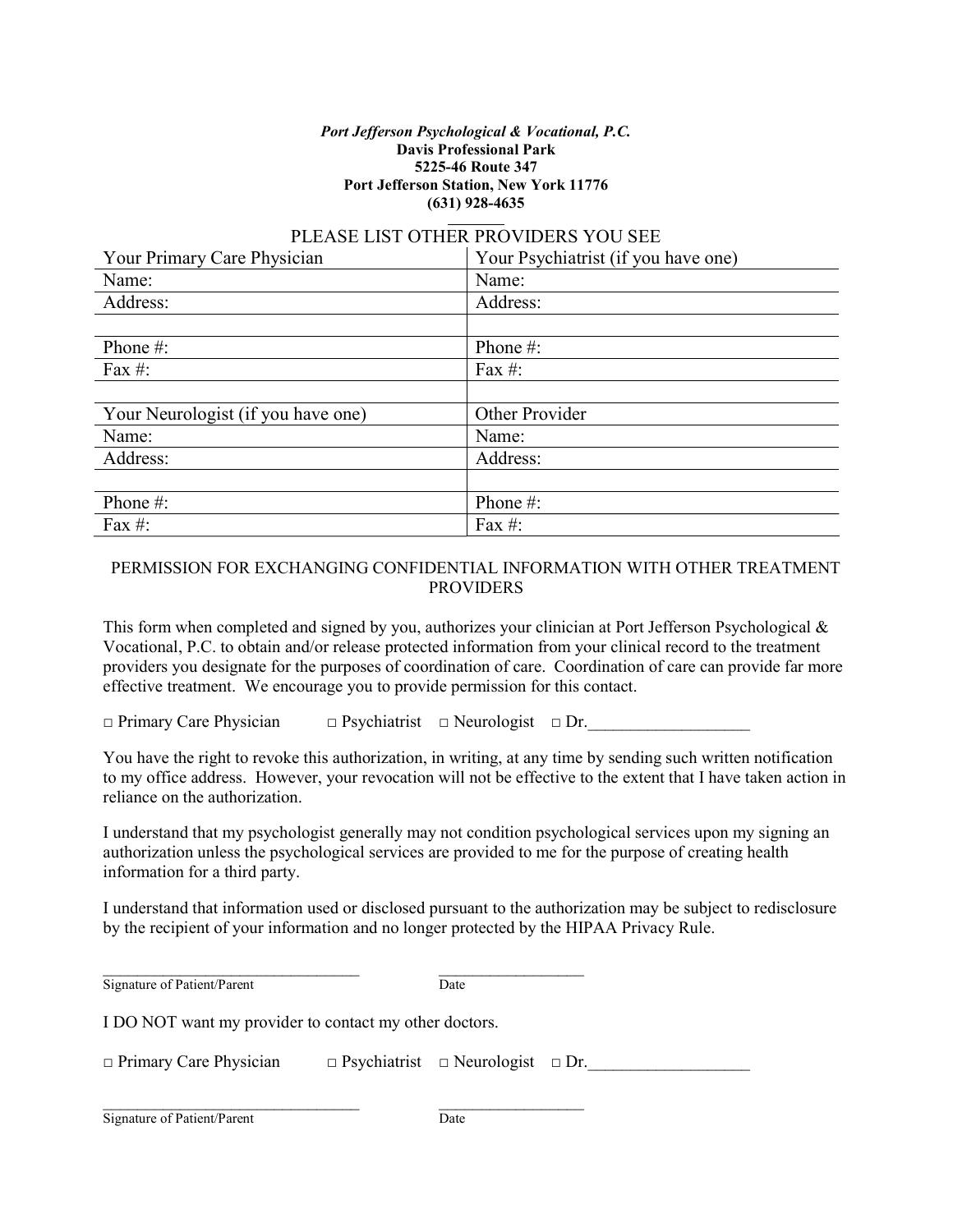#### \*\*THIS MUST BE FULLY COMPLETED\*\*

#### INSURANCE INFORMATION

| PRIMARY:                            |             |                                                                                                                                                                                                                                |                      |
|-------------------------------------|-------------|--------------------------------------------------------------------------------------------------------------------------------------------------------------------------------------------------------------------------------|----------------------|
|                                     |             |                                                                                                                                                                                                                                |                      |
|                                     |             |                                                                                                                                                                                                                                |                      |
| <b>STREET</b>                       |             | CITY/STATE                                                                                                                                                                                                                     | <b>ZIP CODE</b>      |
|                                     |             |                                                                                                                                                                                                                                |                      |
|                                     |             |                                                                                                                                                                                                                                |                      |
|                                     |             |                                                                                                                                                                                                                                |                      |
| Policy Holder: NAME                 |             |                                                                                                                                                                                                                                |                      |
|                                     |             |                                                                                                                                                                                                                                | <b>DATE OF BIRTH</b> |
| <b>STREET</b>                       |             |                                                                                                                                                                                                                                | <b>ZIP CODE</b>      |
|                                     |             | CITY/STATE                                                                                                                                                                                                                     |                      |
|                                     |             |                                                                                                                                                                                                                                |                      |
|                                     |             |                                                                                                                                                                                                                                |                      |
|                                     |             | Employer: NAME<br><b>ADDRESS</b>                                                                                                                                                                                               |                      |
|                                     |             |                                                                                                                                                                                                                                |                      |
| <b>SECONDARY: FOR MEDICARE ONLY</b> |             |                                                                                                                                                                                                                                |                      |
|                                     |             | Insurance Co. Name: 1988. [19] Manual Assembly Co. Name: 1988. [19] Manual Assembly Co. Name: 1988. [19] Manual Assembly Co. 2014. [19] Manual Assembly Co. 2014. [19] Manual Assembly Co. 2014. [19] Manual Assembly Co. 2014 |                      |
|                                     |             |                                                                                                                                                                                                                                |                      |
| <b>STREET</b>                       |             | <b>CITY/STATE</b>                                                                                                                                                                                                              | ZIP CODE             |
|                                     |             |                                                                                                                                                                                                                                |                      |
|                                     |             |                                                                                                                                                                                                                                |                      |
|                                     |             |                                                                                                                                                                                                                                |                      |
|                                     |             |                                                                                                                                                                                                                                |                      |
|                                     | <b>NAME</b> |                                                                                                                                                                                                                                | <b>DATE OF BIRTH</b> |
|                                     |             |                                                                                                                                                                                                                                |                      |
| <b>STREET</b>                       |             | CITY/STATE                                                                                                                                                                                                                     | ZIP CODE             |
|                                     |             |                                                                                                                                                                                                                                |                      |
|                                     |             |                                                                                                                                                                                                                                |                      |
| Employer: NAME                      |             | <b>ADDRESS</b>                                                                                                                                                                                                                 |                      |
|                                     |             |                                                                                                                                                                                                                                |                      |

Is this related to an automobile or work-related accident? Yes No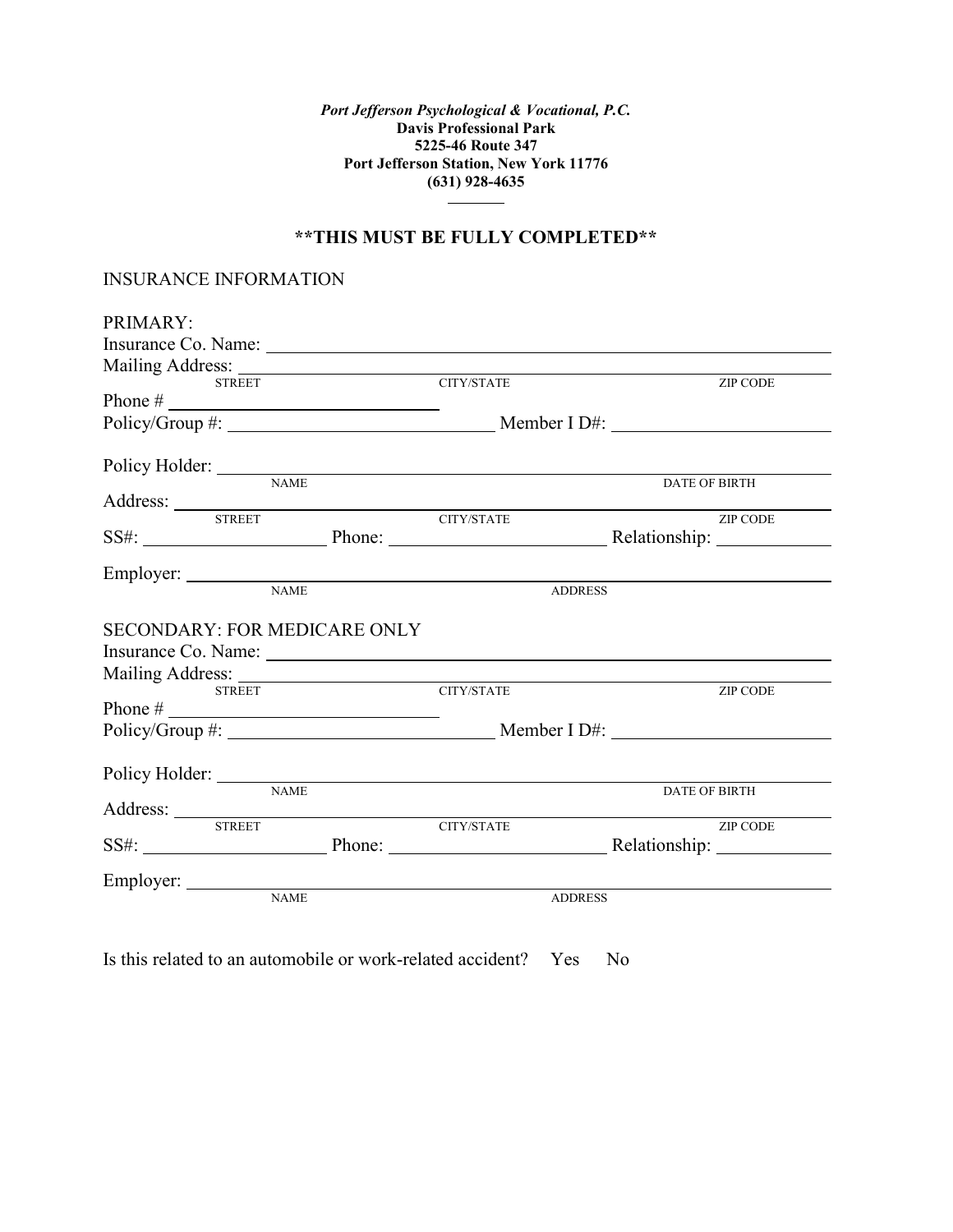# CLINICIAN - PATIENT SERVICES AGREEMENT

This document contains important information about our professional services and business policies. It also contains summary information about the Health Insurance Portability and Accountability Act (HIPAA), the federal law that provides privacy protections and patient rights with regard to the use and disclosure of your Protected Health Information (PHI) used for the purpose of treatment, payment, and health care operations. The law requires that we obtain your signature acknowledging that we have provided you with this information. When you sign this document, it will also represent an agreement between us.

## PSYCHOLOGICAL SERVICES

Our first few sessions will involve an evaluation of your needs. By the end of the evaluation, we will be able to offer you some first impressions of what our work will include and a treatment plan to follow, if you decide to continue with therapy.

l

l

l

Signature of Patient/Responsible Party Date

## APPOINTMENTS

We normally conduct an initial evaluation that will last from 1 to 3 sessions. If psychotherapy is begun, we will usually schedule one 45-minute per week at a time we agree on. Once an appointment is scheduled, you will be expected to keep it unless you provide 24 hours advance notice of cancellation or we both agree that you were unable to attend due to circumstances beyond your control. All unauthorized Missed Appointments cancelled within the 24-hour period will be charged a fee of \$50. All unauthorized Missed Appointments without cancelation will be charged a fee of \$75. If your insurance plan does not allow for a Missed Appointment fee and there is a Missed Appointment, we may not be able to accommodate your treatment at this office. It is important to note that insurance companies do not provide reimbursement for cancelled sessions.

Signature of Patient/Responsible Party Date

## PROFESSIONAL FEES

Psychological Services Fees for psychotherapy sessions are to be determined by Port Jefferson Psychological & Vocational, P.C. and may change from time to time. Other services include report writing, telephone conversations lasting longer than 5 minutes, consulting with other professionals with your permission, preparation of records or treatment summaries, and the time spent performing any other service you may request of us will also incur fees. If you become involved in legal proceedings that require our participation, you will be expected to pay for all of our professional time, including preparation and transportation costs, even if we are called to testify by another party. Because of the difficulty of legal involvement, we charge \$350 per hour for preparation and \$3,000 per day for our attendance at any legal proceedings. Please note: there will be a charge for all returned checks & interest on past due accounts.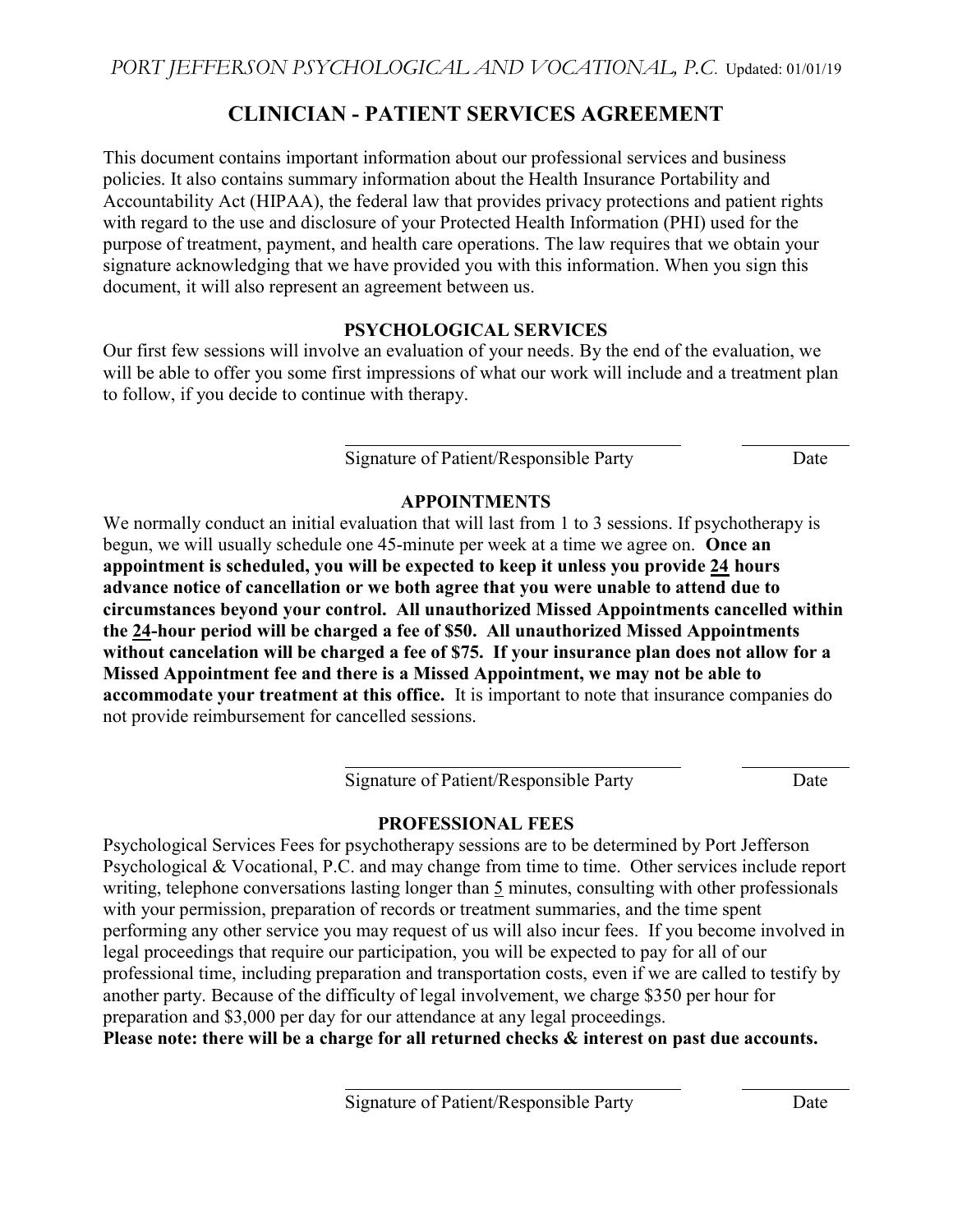# LIMITS ON CONFIDENTIALITY

The law protects the privacy of all communications between a patient and a Licensed Mental Health Practitioner. In most situations, we can only release information about your treatment to others if you sign a written Authorization form that meets certain legal requirements imposed by HIPAA.

There are some situations where we are permitted or required to disclose information without either your consent or authorization:

- If you are involved in a court proceeding and a request is made for information concerning the professional services that we provided you, such information is protected by the Doctorpatient privilege law. We cannot provide any information without your written authorization, or a court order.
- If a government agency is requesting the information for health oversight activities, we may be required to provide it for them.
- If a patient files a complaint or lawsuit against us, we may disclose relevant information regarding that patient in order to defend ourselves.
- If we are providing treatment for conditions directly related to a worker's compensation claim, we may have to submit such records, upon appropriate request, to Chairman of the Worker's Compensation Board on such forms and at such times as the chairman may require.
- If you would like to use medical insurance benefits to pay for the cost of treatment, we may disclose information in order to receive payment. The disclosure may be up to and including your whole treatment record.

There are some situations in which we are legally obligated to take actions, which we believe are necessary to attempt to protect others from harm and we may have to reveal some information about a patient's treatment.

- If we receive information in our professional capacity from a child or the parents or guardian or other custodian of a child that that gives us reasonable cause to suspect that a child is an abused or neglected child, the law requires that we report to the appropriate governmental agency.
- If a patient communicates an immediate threat of serious physical harm to an identifiable victim, we may be required to take protective actions. These actions may include notifying the potential victim, contacting the police, or seeking hospitalization for the patient.
- If a patient communicates an immediate threat of serious physical harm to themselves, we may be required to take action. This action may include contacting the police or seeking hospitalization for the patient.

Please note that Port Jefferson Psychological is a group practice and as a result, clinical information may be shared between the clinicians in the practice to ensure continuity of coverage.

l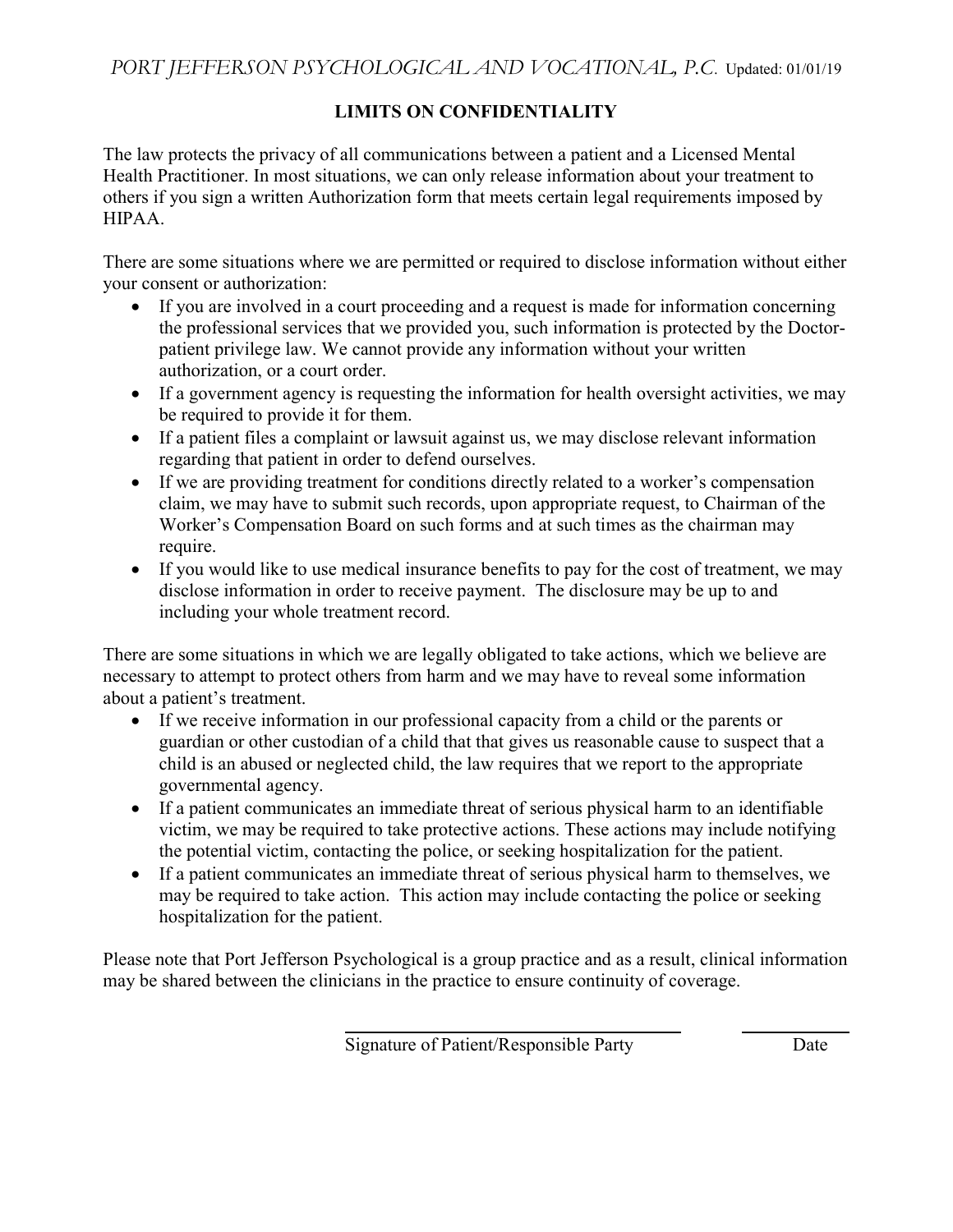PORT JEFFERSON PSYCHOLOGICAL AND VOCATIONAL, P.C. Updated: 01/01/19

#### THE SAFE ACT (S 9.46)

Mental Health Professionals are required to report when reasonable professional judgment determines a patient is likely to engage in contact that would result in serious harm to self or others. The report is made as soon as is practical to the Division or Criminal Justice Services. Only a patient's name and other NON-CLINICAL identifying information shall be released which may only be used for determining whether a license issued pursuant to section 400.00 of the penal law should be suspended or revoked, or for determining whether a person is ineligible for a license issued pursuant to section 400.00 of the penal law, or is no longer permitted under state or federal law to possess a firearm.

The decision of a Mental Health Professional to disclose or not to disclose in accordance with this section, when made reasonable and in good faith, shall not be the basis for any civil or criminal liability of such Mental Health Processional.

l

 $\overline{a}$ 

l

Signature of Patient/Responsible Party Date

## PROFESSIONAL RECORDS

The laws and standards of our profession require that we keep Protected Health Information about you in your Clinical Record. Except in unusual circumstances that involve danger to yourself and/or others or where information has been supplied to us confidentially by others, you may examine and/or receive a copy of your Clinical Record, if you request it in writing. In most circumstances, we are allowed to charge a copying fee of 75 cents per page (and for certain other expenses).

Signature of Patient/Responsible Party Date

#### MINORS & PARENTS

New York law gives children of any age the right to independently consent to and receive mental health treatment without parental consent if they request it and we determine that such services are necessary and requiring parental consent would have a detrimental effect on the course of the child's treatment. In that situation, information about that treatment cannot be disclosed to anyone without the child's agreement. Before giving parents any information, we will discuss the matter with the child, if possible, and do our best to handle any objections he/she may have.

Signature of Patient/Responsible Party Date